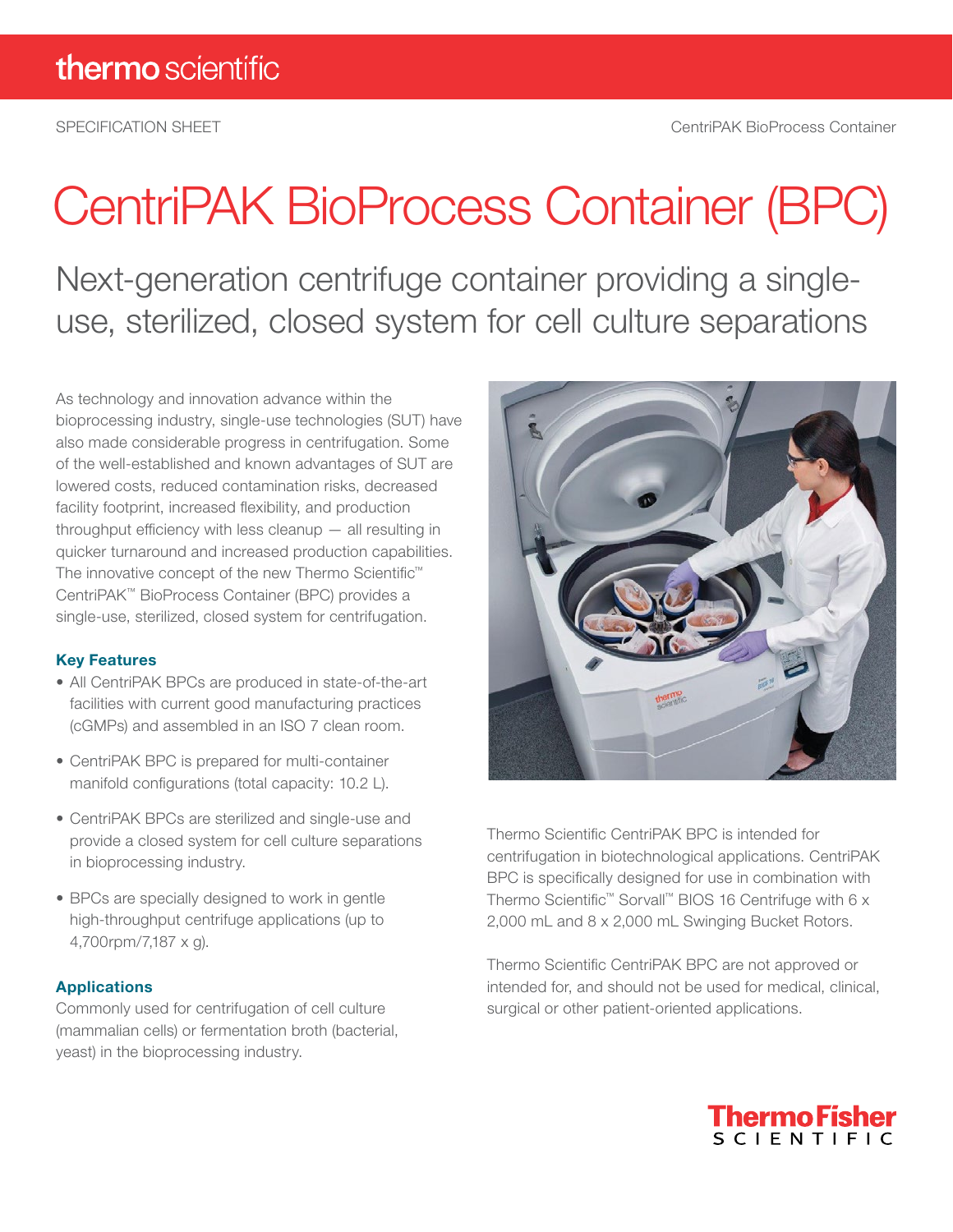# **Specifications**

| <b>CentriPAK BPC</b>      |                                                                                                                                                            |
|---------------------------|------------------------------------------------------------------------------------------------------------------------------------------------------------|
| Cat. No.                  | 75003880                                                                                                                                                   |
| Description               | 6 x 1.7 L harvest manifold (sterilized)<br>for sterilized connect, quick connect,<br>or weld-on 3/8 in. ID, (1/8 in. wall)<br>connection                   |
| Package                   | Set of 2                                                                                                                                                   |
| Material                  | CX3-9 film                                                                                                                                                 |
| Max. capacity             | 10.2 <sub>L</sub>                                                                                                                                          |
| I ifetime                 | Single-use                                                                                                                                                 |
| <b>1.7L BPC chamber</b>   |                                                                                                                                                            |
| Maximum fill level        | 1.7 <sub>L</sub>                                                                                                                                           |
| Line to chamber           | Vinyl end cap, 7/16 in.<br>Tubing: Weldable (TPE) tubing, Length:<br>25 cm (10 in.), ID x wall: 0.32 cm x<br>0.16 cm (1/8 in. x 1/16 in.)                  |
| Line 2                    | Tubing: Weldable (TPE) tubing, Length:<br>36 cm (14 in.), ID x wall: 0.32 cm x<br>0.16 cm $(1/8$ in. x $1/16$ in.)                                         |
| Port type                 | Face port                                                                                                                                                  |
| Connections               | Weld-on 1/8 in. ID, (1/16 in. wall)<br>connection                                                                                                          |
| Maximum sample<br>density | $1.2$ g/mL                                                                                                                                                 |
| Temperature               | 4°C to 40°C                                                                                                                                                |
| RPM/G-force               | 4,700 rpm/7,187 x g                                                                                                                                        |
| Centrifuge                | Thermo Scientific <sup>™</sup> Sorvall™ BIOS 16<br>Centrifuge                                                                                              |
| Rotor                     | 8 x 2,000 mL and 6 x 2,000 mL                                                                                                                              |
| <b>Manifold</b>           |                                                                                                                                                            |
| Overall length            | Tubing assembly with chambers and<br>connections - 64 in.                                                                                                  |
| Connections               | Sterilized connect, quick connect, or 18<br>in. weldable (TPE) tubing 3/8 in. ID, (1/8<br>in. wall) connection                                             |
| Clamps                    | 1/2 in. - 3/4 in. (1.27 cm - 1.9 cm) and<br>3/16 in. - 3/8 in. (0.47 cm - 0.95 cm)                                                                         |
| Purge container           | 1000mL, 5/32 in. ports (CX5-14 film)<br>Tubing: Weldable (TPE) tubing, Length:<br>36 cm (14 in.), ID x wall: 0.32 cm x<br>0.16 cm $(1/8$ in. x $1/16$ in.) |







CentriPAK BPC 1.7 L chamber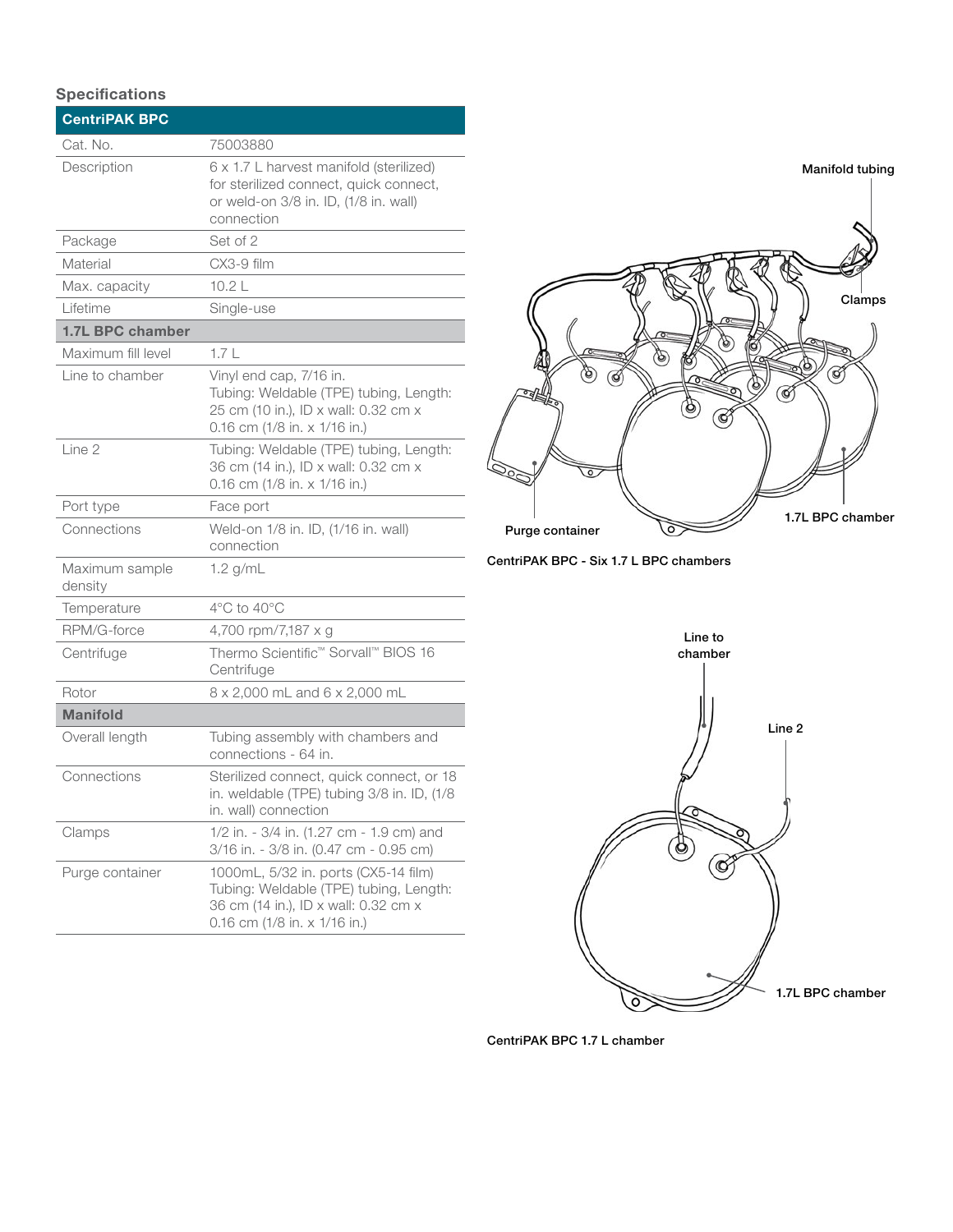| <b>Specifications</b>                |                                                                                                                                                                                                                                                                                                                                                                                                                                                                                                                                                                                |                                |
|--------------------------------------|--------------------------------------------------------------------------------------------------------------------------------------------------------------------------------------------------------------------------------------------------------------------------------------------------------------------------------------------------------------------------------------------------------------------------------------------------------------------------------------------------------------------------------------------------------------------------------|--------------------------------|
| CentriPAK Labtainer <sup>™</sup> BPC |                                                                                                                                                                                                                                                                                                                                                                                                                                                                                                                                                                                |                                |
| Cat. No.                             | 75003883                                                                                                                                                                                                                                                                                                                                                                                                                                                                                                                                                                       |                                |
| Description                          | 10 L Labtainer BPC for collection of supernatant                                                                                                                                                                                                                                                                                                                                                                                                                                                                                                                               |                                |
| Package                              | Set of 2                                                                                                                                                                                                                                                                                                                                                                                                                                                                                                                                                                       |                                |
| Material                             | CX5-14 film                                                                                                                                                                                                                                                                                                                                                                                                                                                                                                                                                                    |                                |
| Max. capacity                        | 10L                                                                                                                                                                                                                                                                                                                                                                                                                                                                                                                                                                            |                                |
| Lifetime                             | Single-Use                                                                                                                                                                                                                                                                                                                                                                                                                                                                                                                                                                     |                                |
| <b>Ports and Manifold</b>            |                                                                                                                                                                                                                                                                                                                                                                                                                                                                                                                                                                                |                                |
| Line 1                               | Polypropylene end plug 1/8 in.<br>Snapper clamp 3/16 in. - 3/8 in.<br>Tubing: Weldable (TPE) tubing, Length: 30cm (12 in.), ID x wall: 0.32 cm x<br>0.16 cm $(1/8$ in. x $1/16$ in.)<br>Polypropylene sterile connect 1/4 in. x 1/8 in.<br>Polypropylene sterile connect 1/4 in. x 1/4 in. x 1/8 in.<br>Tubing: Weldable (TPE) tubing, Length: 8cm (3 in.), ID x wall: 0.64 cm x 0.32 cm<br>$(1/4$ in. x $1/8$ in.)<br>Polypropylene sterile connect 1/4 in. x 1/4 in.<br>Tubing: Pharmed BPT, Length: 91cm (36 in.), ID x wall: 0.64 cm x 0.16 cm<br>$(1/4$ in. x $1/16$ in.) | <b>CentriPAK Labtainer BPC</b> |
| Line 2                               | Polycarbonate quick connect insert with cap, 1/4 in.<br>Snapper clamp 3/16 in. - 3/8 in.<br>Tubing: Pharmed BPT, Length: 46cm (18 in.), ID x wall: 0.64cm x 0.16cm<br>$(1/4$ in. x $1/16$ in.)                                                                                                                                                                                                                                                                                                                                                                                 |                                |
| Line 3                               | Polypropylene end plug 1/8 in.<br>Tubing: Weldable (TPE) tubing, Length: 46 cm (18 in.), ID x wall: 0.32 cm x<br>0.16 cm $(1/8$ in. x $1/16$ in.)<br>Polypropylene sterile connect 1/4 in. x 1/8 in.<br>Tubing: Weldable (TPE) tubing, Length: 46cm (18 in.), ID x wall: 0.64 cm x<br>0.32 cm (1/4 in. x 1/8 in.)                                                                                                                                                                                                                                                              |                                |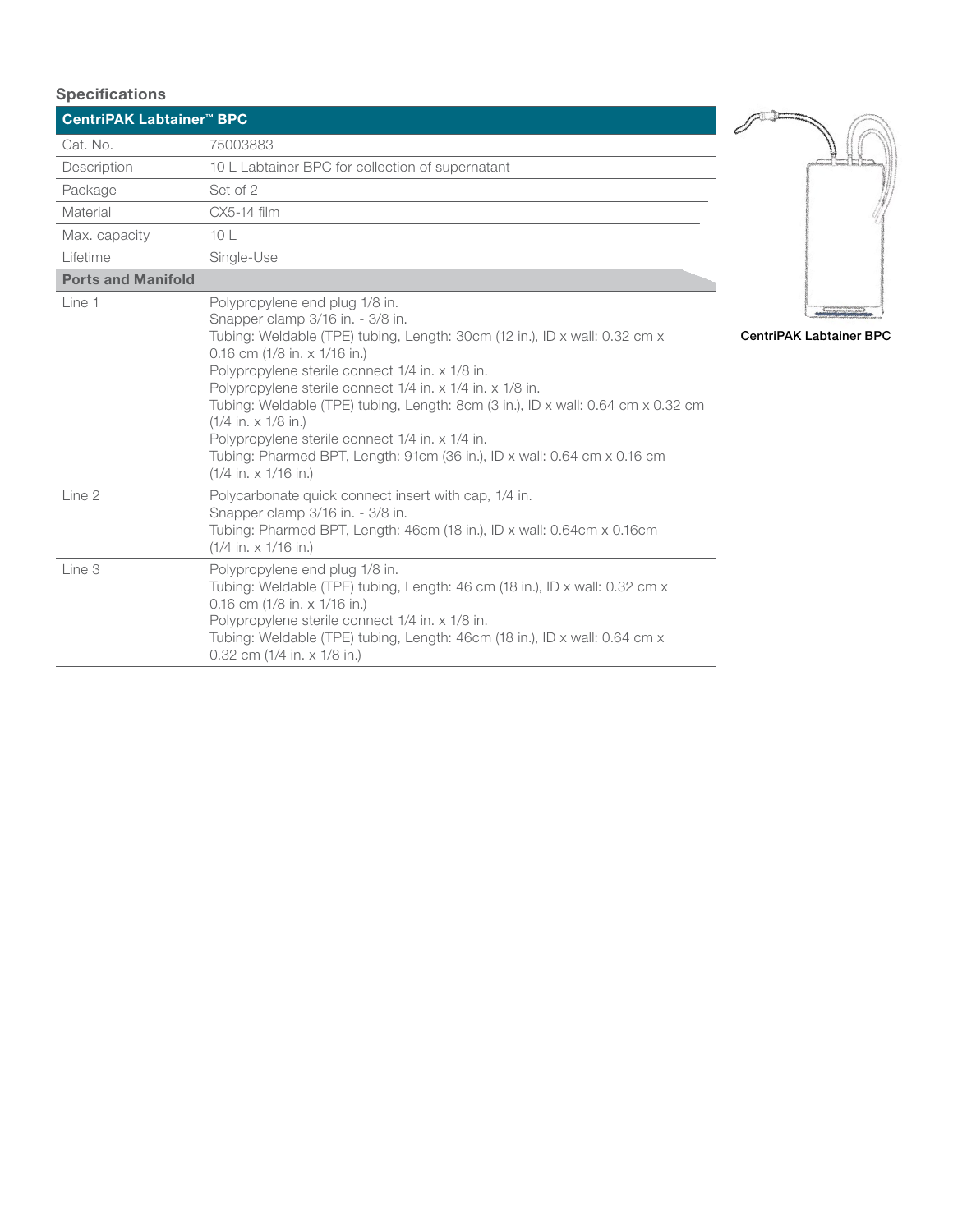# Specifications

|                           | <b>CentriPAK BPC Single</b>                                                                                                                                                                    | <b>CentriPAK BPC Single with Quick</b><br><b>Connect</b>                                                                                                                           |
|---------------------------|------------------------------------------------------------------------------------------------------------------------------------------------------------------------------------------------|------------------------------------------------------------------------------------------------------------------------------------------------------------------------------------|
| Cat. No.                  | 75003885                                                                                                                                                                                       | 75003891                                                                                                                                                                           |
| Description               | 1.7 L CentriPAK BPC (sterilized) with<br>two 1/8 in. ID, 1/4 in. OD tubing for<br>weld-on or Luer-lock connection                                                                              | 1.7 L CentriPAK BPC (sterilized) with<br>two 1/4 in. ID with quick connects                                                                                                        |
| Package                   | Set of 2                                                                                                                                                                                       | Set of 12                                                                                                                                                                          |
| Material                  | $CX3-9$ film                                                                                                                                                                                   | CX3-9 film                                                                                                                                                                         |
| Max. capacity             | 1.7 <sub>L</sub>                                                                                                                                                                               | 1.7 <sub>L</sub>                                                                                                                                                                   |
| Lifetime                  | Single-Use                                                                                                                                                                                     | Single-Use                                                                                                                                                                         |
| Line 1                    | Vinyl end cap, 7/16 in.<br>Polypropylene Luer-Lock Female and<br>Plug, 1/8 in.<br>Tubing: Weldable (TPE) tubing, Length:<br>15cm (6 in.), ID x wall: 0.32 cm x<br>0.16 cm (1/8 in. x 1/16 in.) | Polysulfone quick-connect with<br>Insert and Cap 1/4 in.<br>Tubing: Weldable (TPE) tubing,<br>Length: 5cm $(2 \text{ in.})$ , ID x wall: 0.64 cm<br>x 0.16 cm (1/4 in. x 1/16 in.) |
| Line 2                    | Polypropylene end plug 1/8 in.<br>Tubing: Weldable (TPE) tubing,<br>Length: $36 \text{ cm}$ (14 in.), ID x wall:<br>0.32 cm x 0.16 cm (1/8 in. x 1/16 in.)                                     | Polysulfone quick connect with Body<br>and Plug 1/4 in.<br>Tubing: Weldable (TPE) tubing,<br>Length: 5 cm (2 in.), ID x wall: 0.64 cm<br>x 0.16 cm (1/4 in. x 1/16 in.)            |
| Port type                 | Face port                                                                                                                                                                                      | Face port                                                                                                                                                                          |
| Maximum sample<br>density | $1.2$ g/mL                                                                                                                                                                                     | $1.2$ g/mL                                                                                                                                                                         |
| Temperature               | $4^{\circ}$ C to $40^{\circ}$ C                                                                                                                                                                | $4^{\circ}$ C to $40^{\circ}$ C                                                                                                                                                    |
| RPM/G-Force               | 4,700rpm/7,187 x q                                                                                                                                                                             | 4,700rpm/7,187 x q                                                                                                                                                                 |
| Centrifuge                | Thermo Scientific Sorvall BIOS 16                                                                                                                                                              | Thermo Scientific Sorvall BIOS 16                                                                                                                                                  |
| Rotor                     | 8 x 2,000 mL and 6 x 2,000 mL                                                                                                                                                                  | 8 x 2,000 mL and 6 x 2,000 mL                                                                                                                                                      |



CentriPAK BPC Single



CentriPAK BPC Single with Quick Connect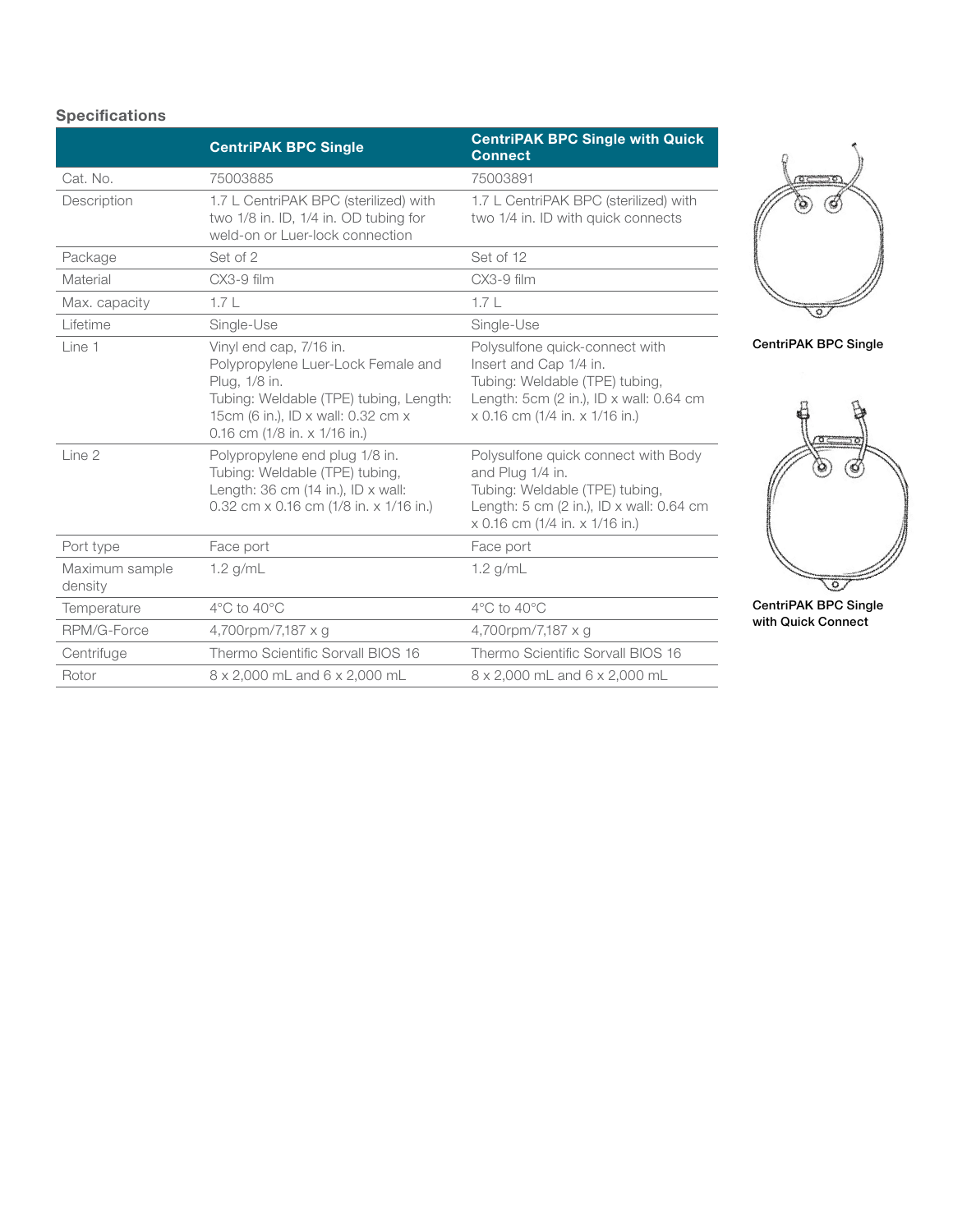### BPC films engineered for the most demanding applications

Thermo Scientific films are engineered to meet the most demanding requirements of your bioproduction processes. The films are produced in a cGMP facility and manufactured using animal origin–free components. All fluid contact components used on this product comply with the current revision of EMEA/410/01.

### **Specifications**

| <b>Property</b>                                     | <b>Test Protocol</b>                                                        | <b>Average Values (CX3-9 film)</b>  |                                                         | <b>Average Values (CX5-14 film)</b>  |                                    |
|-----------------------------------------------------|-----------------------------------------------------------------------------|-------------------------------------|---------------------------------------------------------|--------------------------------------|------------------------------------|
| Physical data (post-gamma irradiation, 25 - 40 kGy) |                                                                             |                                     |                                                         |                                      |                                    |
| Tensile strength                                    | ASTM D882                                                                   | 4,996 psi                           | 34.4 MPa                                                | 4,996 psi                            | 34.4 MPa                           |
| Elongation                                          | ASTM D882                                                                   | 1,026%                              |                                                         | 1,026%                               |                                    |
| Yield strength                                      | ASTM D882                                                                   | 820 psi                             | 5.7 MPa                                                 | 1,238 psi                            | 8.5 Mpa                            |
| 2% secant modulus                                   | <b>ASTM D882</b>                                                            | 11,459 psi                          | 79 MPa                                                  | 37,898 psi                           | 261.3 Mpa                          |
| Tensile toughness                                   | ASTM D882                                                                   | 439 lbf-in.                         | 5.0kN-cm                                                | 235 lbf-in.                          | 2.7kN-cm                           |
| Puncture resistance                                 | ASTM F1306                                                                  | 28 lbf                              | 125 N                                                   | 26 lbf                               | 116N                               |
| Seam strength                                       | ASTM F88                                                                    | $18$ lbf/in.                        | 31.5N/cm                                                | 31 lbf/in.                           | 54N/cm                             |
| O <sub>2</sub> transmission rate                    | ASTM D3985, 0%<br>relative humidity (RH)<br>outside, 90% RH<br>inside, 23°C | 93.4cc/100<br>in. <sup>2</sup> /day | 1448cc/m <sup>2</sup> /day                              | 0.024cc/100<br>in. <sup>2</sup> /day | 0.37cc/m <sup>2</sup> /day         |
| $CO2$ transmission<br>rate                          | MOCONTM method,<br>0% RH outside,<br>100% RH inside, 23°C                   | 450cc/100<br>in. <sup>2</sup> /day  | 6,968cc/m <sup>2</sup> /day                             | 0.089cc/100<br>in. <sup>2</sup> /day | 1.38cc/m <sup>2</sup> /day         |
| Water vapor<br>transmission rate                    | ASTM F1249, 0% RH<br>outside, 100% RH<br>inside, 23°C                       | 0.061g/100<br>in. <sup>2</sup> /day | 0.95g/m <sup>2</sup> /day                               | 0.023g/100<br>in. <sup>2</sup> /day  | 0.35g/m <sup>2</sup> /day          |
| Haze                                                | ASTM D1003<br>(outside dry/inside dry)                                      | 63%                                 |                                                         | 70%                                  |                                    |
| Glass transition<br>temperature                     | ASTM E1640                                                                  | $-17^{\circ}$ F                     | $-27^{\circ}$ C                                         | $-19^{\circ}F$                       | $-28^{\circ}$ C                    |
| Film gauge                                          |                                                                             | 9mil                                | 0.229mm                                                 | 0.014 in.                            | 0.356mm                            |
| Film contact material                               |                                                                             | Polyethylene                        |                                                         | Polyethylene                         |                                    |
| Temperature range*                                  |                                                                             | -112°F to 140°F                     | $-80^{\circ}$ C to 60 $^{\circ}$ C                      | -112°F to 140°F                      | $-80^{\circ}$ C to 60 $^{\circ}$ C |
| $10^{-6}$ sterility<br>assurance level              | ANSI/AAMI/ISO<br>11137:2006                                                 | 2.5-4.0Mrad                         | 25-40kGy                                                | 2.5-4.0Mrad                          | 25-40kGy                           |
|                                                     |                                                                             |                                     | Biocompatibility data (post-gamma irradiation, >50 kGy) |                                      |                                    |
| <b>USP Class VI</b>                                 | <b>USP &lt;88&gt;</b>                                                       | Pass                                |                                                         | Pass                                 |                                    |
| Cytotoxicity                                        | <b>USP &lt;87&gt;</b>                                                       | Pass                                |                                                         | Pass                                 |                                    |
| Bacterial endotoxin                                 | USP <85>                                                                    | 0.006EU/mL                          |                                                         | 0.006EU/mL                           |                                    |
| Heavy metals                                        | USP < 661                                                                   | $<$ 1 $ppm$                         |                                                         | $<$ 1 $ppm$                          |                                    |
| Buffering capacity                                  | USP <661>                                                                   | <1mL                                |                                                         | $<$ 1mL                              |                                    |
| Nonvolatile residue                                 | USP < 661                                                                   | $<$ 1mg                             |                                                         | $<$ 1mg                              |                                    |
| Residue on ignition                                 | USP <661>                                                                   | $<$ 1mg                             |                                                         | $<$ 1mg                              |                                    |
| Hemolysis                                           | ISO 10993-4                                                                 | Pass                                |                                                         | Nonhemolytic                         |                                    |
| Appearance                                          | EP < 3.2.2.1 >                                                              | Pass                                |                                                         | Pass                                 |                                    |
| Acidity and alkalinity                              | EP < 3.2.2.1                                                                | Pass                                |                                                         | Pass                                 |                                    |
| Absorbance                                          | EP < 3.2.2.1                                                                | 0.0055 units                        |                                                         | Pass                                 |                                    |
| Reducing substances                                 | EP < 3.2.2.1                                                                | $<$ 1mL                             |                                                         | Pass                                 |                                    |
| Transparency                                        | EP < 3.2.2.1 >                                                              | Pass                                |                                                         | Pass                                 |                                    |

All tests are run post-gamma irradiation unless otherwise noted. \*Subzero conditions require proper support and handling.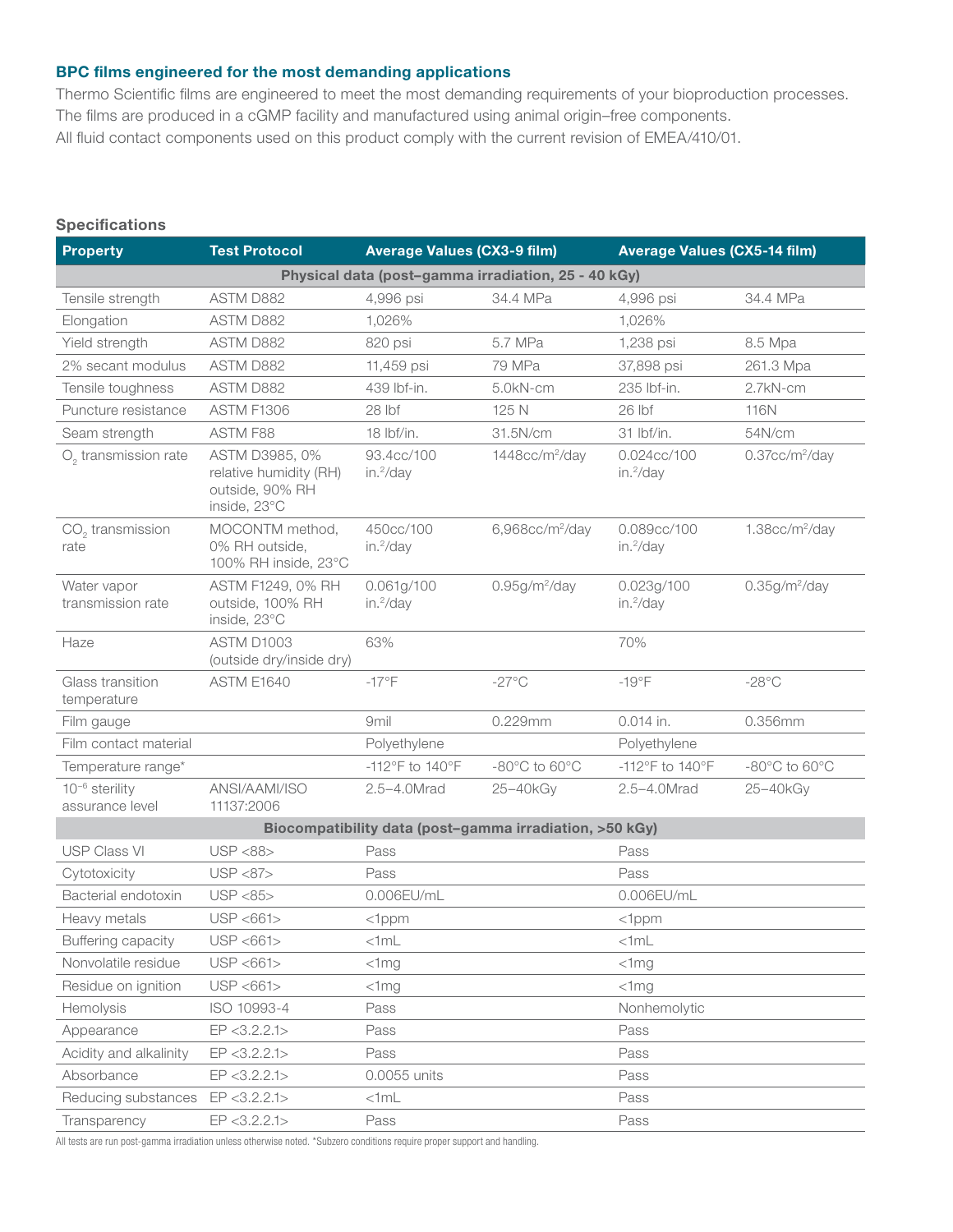# In-process inspections and testing

In-process inspections and testing take place during the manufacturing process to ensure that each production run of the CentriPAK BPC system is being manufactured to the approved specifications. Lot controlled with a minimum of 6 months shelf-time user guarantee.

#### Product Testing

| <b>Test</b>            | <b>Specification</b>                                                                                       | <b>Frequency</b> |
|------------------------|------------------------------------------------------------------------------------------------------------|------------------|
| Irradiation dose       | 25 - 40kGy                                                                                                 | Each unit        |
| 100% visual inspection | Per build specification                                                                                    | Each unit        |
| Endotoxin              | USP <85> Aqueous extracts contained >0.25EU/mL as<br>determined by the Limulus Amebocyte Lysate Test (LAL) | Routinely        |
| Particulate            | Particulate Matter in Injections Light<br>Obscuration Particulate Count Test (USP <788>)                   | Routinely        |
| Sterility              | ANSI/AAMI/ISO 11137 guidelines provides a minimum Sterility<br>Assurance Level (SAL) of 10-6               | Routinely        |
| EP Testing             | FP < 3.2.2.1                                                                                               | Each unit        |

### Incoming component inspections

| <b>Component</b>                               | <b>Specification</b>                            |
|------------------------------------------------|-------------------------------------------------|
| Film                                           | • Contamination                                 |
|                                                | • Width dimensions                              |
|                                                | $\bullet$ Film thickness                        |
|                                                | • Tensile strength                              |
|                                                | • Chemical composition using FT-IR spectrometer |
| Ports, fittings, tubing, and end<br>treatments | • Appearance and visual inspection              |
|                                                | • Dimensional analysis                          |

#### In-process inspections and testing

| <b>Component</b>   | <b>Specification</b>          |
|--------------------|-------------------------------|
| Flexible container | • Appearance                  |
| chambers           | • Seam and port seal strength |
|                    | • Dimensional analysis        |
|                    | • Leak and burst testing      |
| Finished flexible  | • Correctness                 |
| containers         | • Completeness                |
|                    | • Particulate debris          |
|                    | • Defects and damage          |
|                    | • Correct packaging           |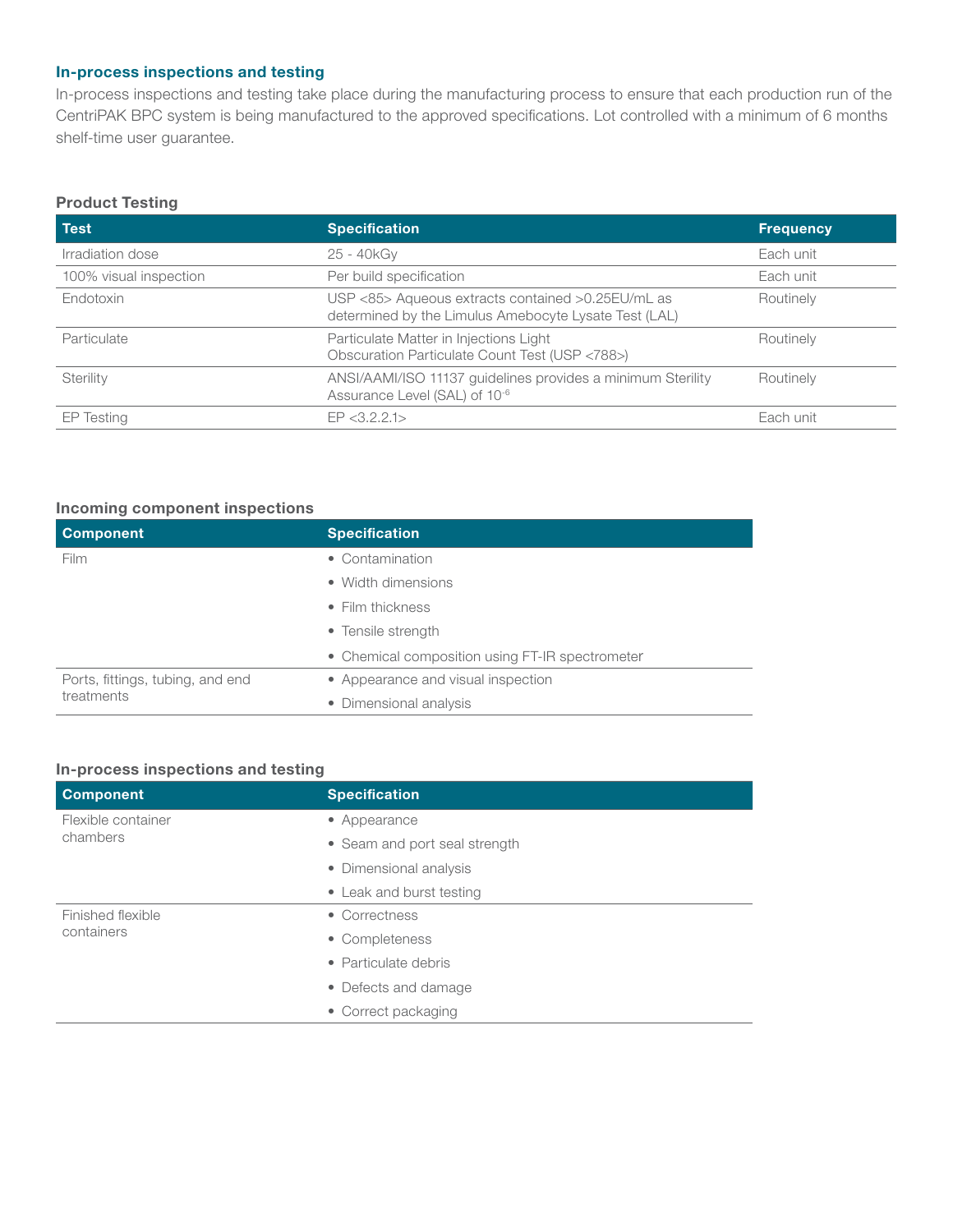# **Specifications**

| <b>CentriPAK BPC Steam-through Adapter</b> |                                                                             |  |  |
|--------------------------------------------|-----------------------------------------------------------------------------|--|--|
| Cat. No.                                   | 75003890                                                                    |  |  |
| Description                                | Steam-through adapter for connection to a stainless steel culture<br>vessel |  |  |
| Package                                    | Set of 2                                                                    |  |  |
| Lifetime                                   | Single-Use                                                                  |  |  |
| Pressure: steam<br>position                | Up to 30 psi, 2.07 bar                                                      |  |  |
| Pressure: flow<br>position                 | Up to 20 psi, 1.38 bar                                                      |  |  |
| Temperature: steam<br>position             | Up to 266°F (130°C) for 60 minutes                                          |  |  |
| Temperature: flow<br>position              | 39°F to 104°F (4°C to 40°C)                                                 |  |  |
| Temperature: typical<br>flow rate          | $Cv = 4.5$ max                                                              |  |  |
| Materials connection                       | Polysulfone (amber tint), USP Class VI, ADCF                                |  |  |
| Materials seals                            | Silicone (clear), platinum-cured, USP Class VI, ADCF                        |  |  |
| Materials tear-away<br>sleeve              | Polyethylene sleeve                                                         |  |  |
| Tubing sizes                               | 3/8 in. to 1/2 in. ID (9.5mm to 12.7mm ID)                                  |  |  |



CentriPAK BPC Steam-through Adapter

# **Specifications**

| <b>CentriPAK BPC Adapter</b> |                                                    |
|------------------------------|----------------------------------------------------|
| Cat. No.                     | 75003873                                           |
| Description                  | CentriPAK BPC Adapter for BIOS 16 2,000 mL Buckets |
| Package                      | Set of 2                                           |
| Material                     | Polypropylene (PP)                                 |
| Max. load                    | 2050g                                              |
| Dimensions, (LxWxH)          | 18.3 x 10.7 x 16.2 in. (7.2 x 4.21 x 6.38 cm)      |
| Weight                       | $0.24$ kg (each)                                   |
| Temperature                  | in temperature to $4 - 40^{\circ}$ C               |
| G-force                      | in g-force to max. 7,187 $\times$ g                |
| Lifetime                     | 3,000 cycles                                       |
| Centrifuge                   | Thermo Scientific <sup>™</sup> Sorvall™ BIOS 16    |
| Rotor                        | 8 x 2,000 mL and 6 x 2,000 mL                      |
| Autoclavable                 | 20 cycles at 121°C for 20 minutes                  |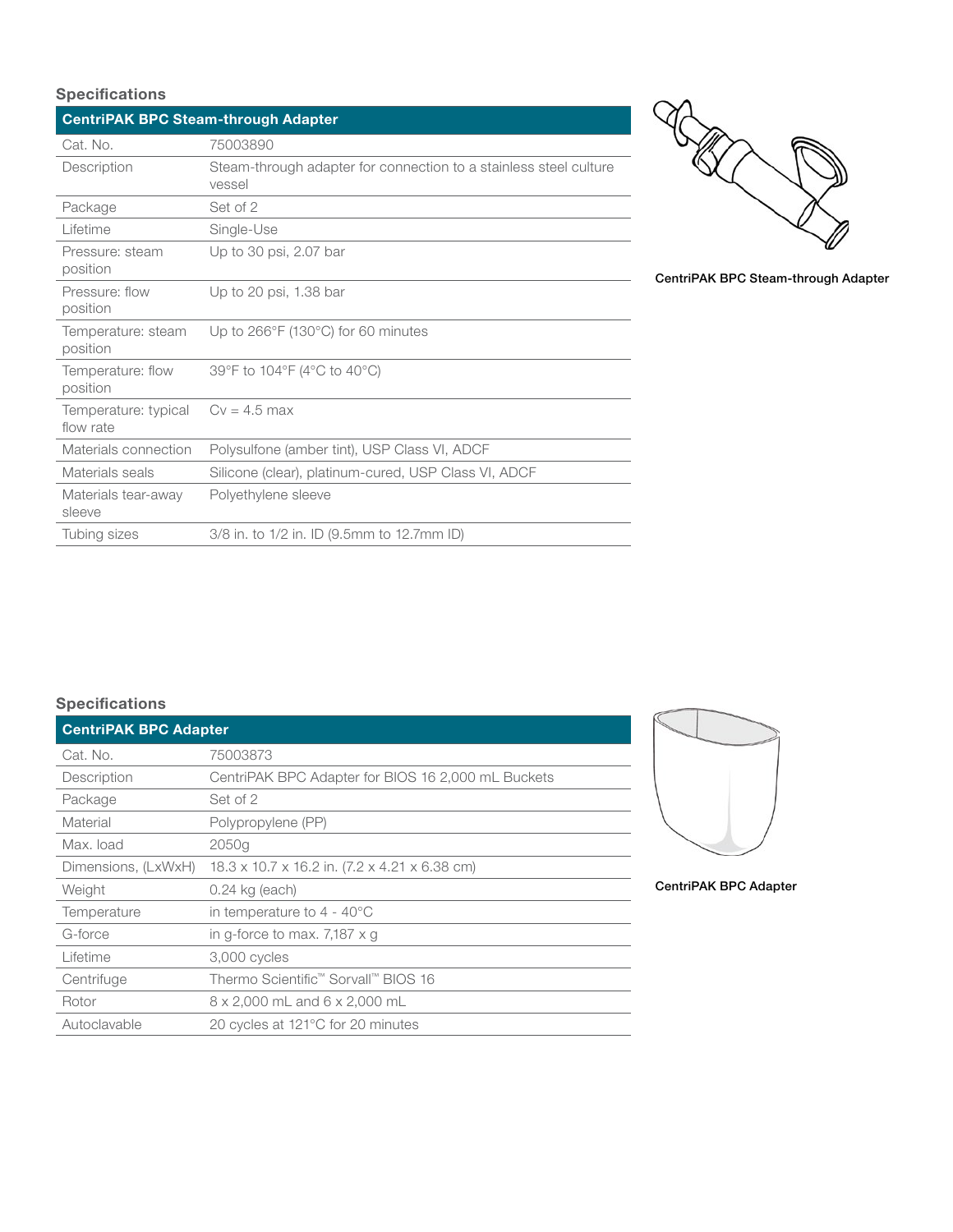

# Ordering Information and Specifications

|                    | <b>CentriPAK BPC</b><br><b>Adapter Rack</b>                                        | <b>CentriPAK BPC</b><br><b>Chamber Spacer</b>                              | <b>CentriPAK BPC Clip</b>                                                |
|--------------------|------------------------------------------------------------------------------------|----------------------------------------------------------------------------|--------------------------------------------------------------------------|
| Cat. No.           | 75003889                                                                           | 75003843                                                                   | 75003886                                                                 |
| Description        | Adapter rack for<br>CentriPAK BPC Adapter<br>(6-place)                             | Spacer for packing BPC<br>chamber inside adapter                           | Long clip used with<br>pump for separation of<br>supernatant from pellet |
| Package            | Each                                                                               | Set of 12                                                                  | Set of 2                                                                 |
| Material           | <b>Stainless Steel</b>                                                             | Standard PVC                                                               | Polyethylene                                                             |
| Dimensions (LxWxH) | $54.9 \times 21.4 \times 16.2$ cm<br>$(21.61 \times 8.43 \times 6.38 \text{ in.})$ | $12.5 \times 1 \times 19$ cm<br>$(4.9 \times 0.39 \times 7.4 \text{ in.})$ | $25.5 \times 1 \times 4$ cm<br>$(10 \times 0.39 \times 1.6)$ in.)        |
| Weight             | 3.5kg                                                                              | $0.05$ kg (each)                                                           | $0.02$ kg (each)                                                         |

# Specifications

| <b>CentriPAK BPC Pump</b> |                                                                                                  |
|---------------------------|--------------------------------------------------------------------------------------------------|
| Cat. No.                  | 20210448                                                                                         |
| Pump Model No.            | 07522-20 Masterflex L/S™ Digital Drive,<br>600rpm; 115/230 VAC                                   |
| Pump Head No.             | 77200-50 Masterflex L/S™ Easy-Load™ II Pump Head for<br>Precision Tubing, PPS Housing, CRS Rotor |
| Description               | Peristaltic pump for L/S 17 tubing                                                               |
| Package                   | Each                                                                                             |
| Height<br>Length<br>Width | 20.3 cm (8 in.)<br>26.7 cm (10.5 in.)<br>20.3 cm (8 in.)                                         |
| Electrical requirements   | 90-260VAC: 50/60Hz: 1 PH: 1.8A/115VAC: 1.1A/230VAC                                               |



CentriPAK BPC Pump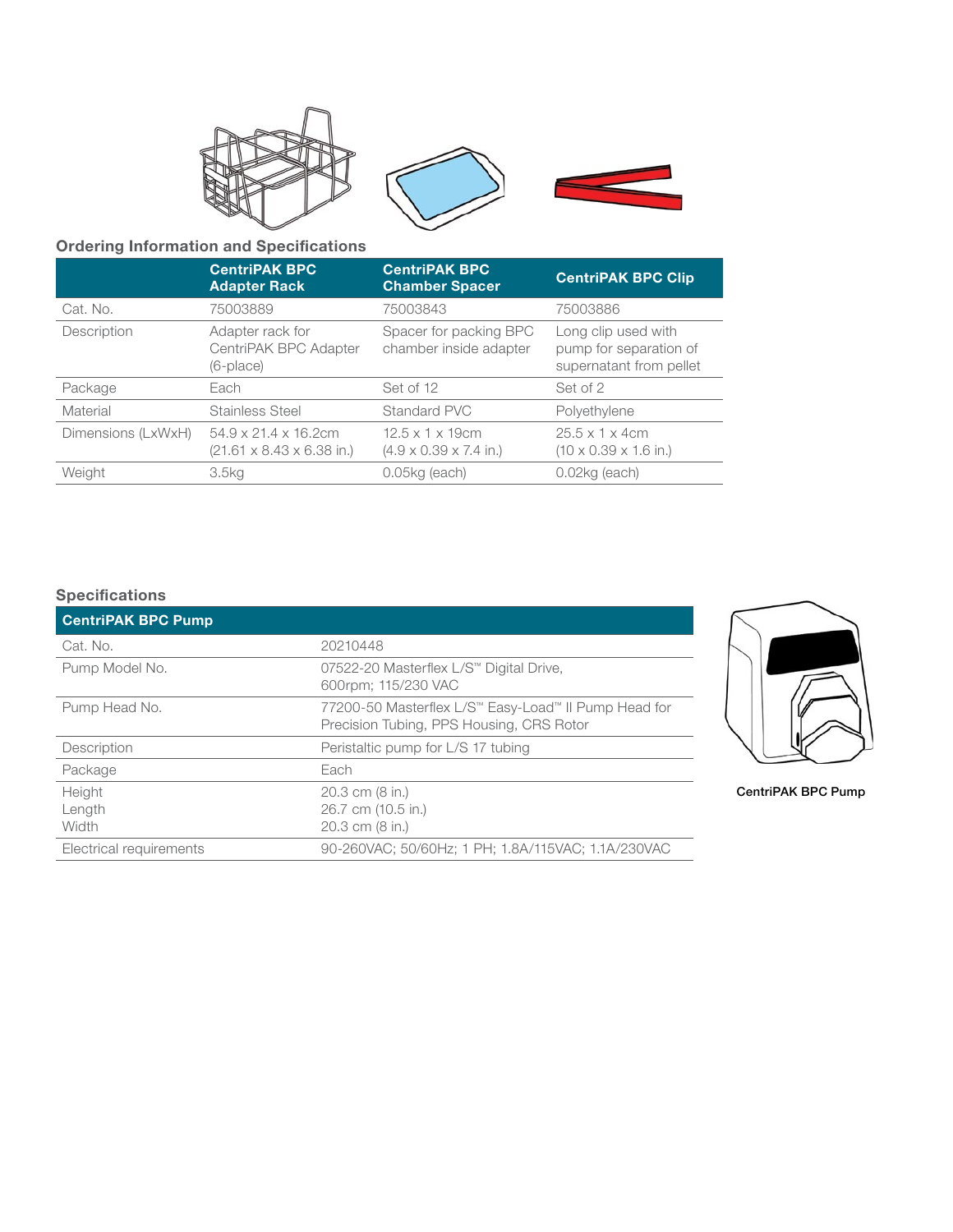# CentriPAK BioProcess Container

# Ordering Information

# 1. Choose a centrifuge bundle including the centrifuge and the rotor and BPC adapters.

| Sorvall BIOS 16 Centrifuge*                                                                                                                                           | Cat. No.  |
|-----------------------------------------------------------------------------------------------------------------------------------------------------------------------|-----------|
| Sorvall BIOS 16 Centrifuge, (200, 208, 220, 230, 240 V ±10%; 50/60Hz; single phase) + 6 x 2000 ml rotor + 6<br>Bucket liners BPD package for CentriPAK                | L65007685 |
| Sorvall BIOS 16 Centrifuge, (200, 208, 220, 230, 240 V ±10%; 50/60Hz; single phase) + 8 x 2000 ml rotor + 8<br>Bucket liners BPD package for CentriPAK - L85007685    | L85007685 |
| Sorvall BIOS 16 Centrifuge, (380, 400, 415 V $\pm$ 10%; 50Hz; 3 phase) + 6 x 2000 ml rotor + 6 Bucket liners BPD<br>package for CentriPAK                             | L65007697 |
| Sorvall BIOS 16 Centrifuge, (380, 400, 415 V $\pm$ 10%; 50Hz; 3 phase) + 8 x 2000 ml rotor + 8 Bucket liners BPD<br>package for CentriPAK                             | 85007697  |
| Sorvall BIOS 16HD Centrifuge, (Heavy Duty) (200, 208, 220, 230, 240 V ±10%; 50/60Hz; single phase) + 6 x 2000<br>ml rotor + 6 Bucket liners BPD package for CentriPAK | 65007696  |
| Sorvall BIOS 16HD Centrifuge, (Heavy Duty) (200, 208, 220, 230, 240 V ±10%; 50/60Hz; single phase) + 8 x 2000<br>ml rotor + 8 Bucket liners BPD package for CentriPAK | 85007696  |
| * Diegoe concult the Carvell DIOS brooburg for additional information                                                                                                 |           |

ult the Sorvall BIOS brochure for additional information.

# 2. Specifications of rotors (included in bundles listed above):

| <b>Sorvall BIOS 16 Rotors</b>                   | <b>Rotor capacity</b><br>(places x volume) speed | Maximum | <b>Maximum</b><br><b>RCF</b> | Cat. No. |
|-------------------------------------------------|--------------------------------------------------|---------|------------------------------|----------|
| 6 x 2,000mL Swinging Bucket Rotor, Oval Buckets | 6 x 2.000mL                                      | 4700rpm | 7187 x a                     | 75003962 |
| 8 x 2,000mL Swinging Bucket Rotor, Oval Buckets | 8 x 2.000mL                                      | 3900rpm | 5374 x q                     | 75003982 |

# 3. Order adapter and spacer

| <b>CentriPAK BPC Adapter</b><br>and Blood Bag Spacer | <b>Description</b>                                                                                    | <b>Quantity</b> | Cat. No. |
|------------------------------------------------------|-------------------------------------------------------------------------------------------------------|-----------------|----------|
|                                                      | CentriPAK BPC Adapter for<br>BIOS 16 2000 mL buckets (included in<br>centrifuge bundles listed above) | Set of 2        | 75003873 |
|                                                      | Spacer for packing BPC<br>chamber inside adapter                                                      | Set of 12       | 75003843 |

# 4. Order CentriPAK BPC

| <b>CentriPAK BPC</b> | <b>Description</b>                                                                                                                   | <b>Quantity</b> | Cat. No. |
|----------------------|--------------------------------------------------------------------------------------------------------------------------------------|-----------------|----------|
|                      | 6 x 1.7L harvest manifold (sterilized) for sterilized connect,<br>quick connect, or weld-on 3/8 in. ID,<br>(1/8 in. wall) connection | Set of 2        | 75003880 |

# 5. Order CentriPAK Labtainer™ BPC

| <b>CentriPAK BPC</b> | <b>Description</b>                              | <b>Quantity</b> | Cat. No. |
|----------------------|-------------------------------------------------|-----------------|----------|
|                      | 10L Labtainer BPC for collection of supernatant | Set of 2        | 75003883 |